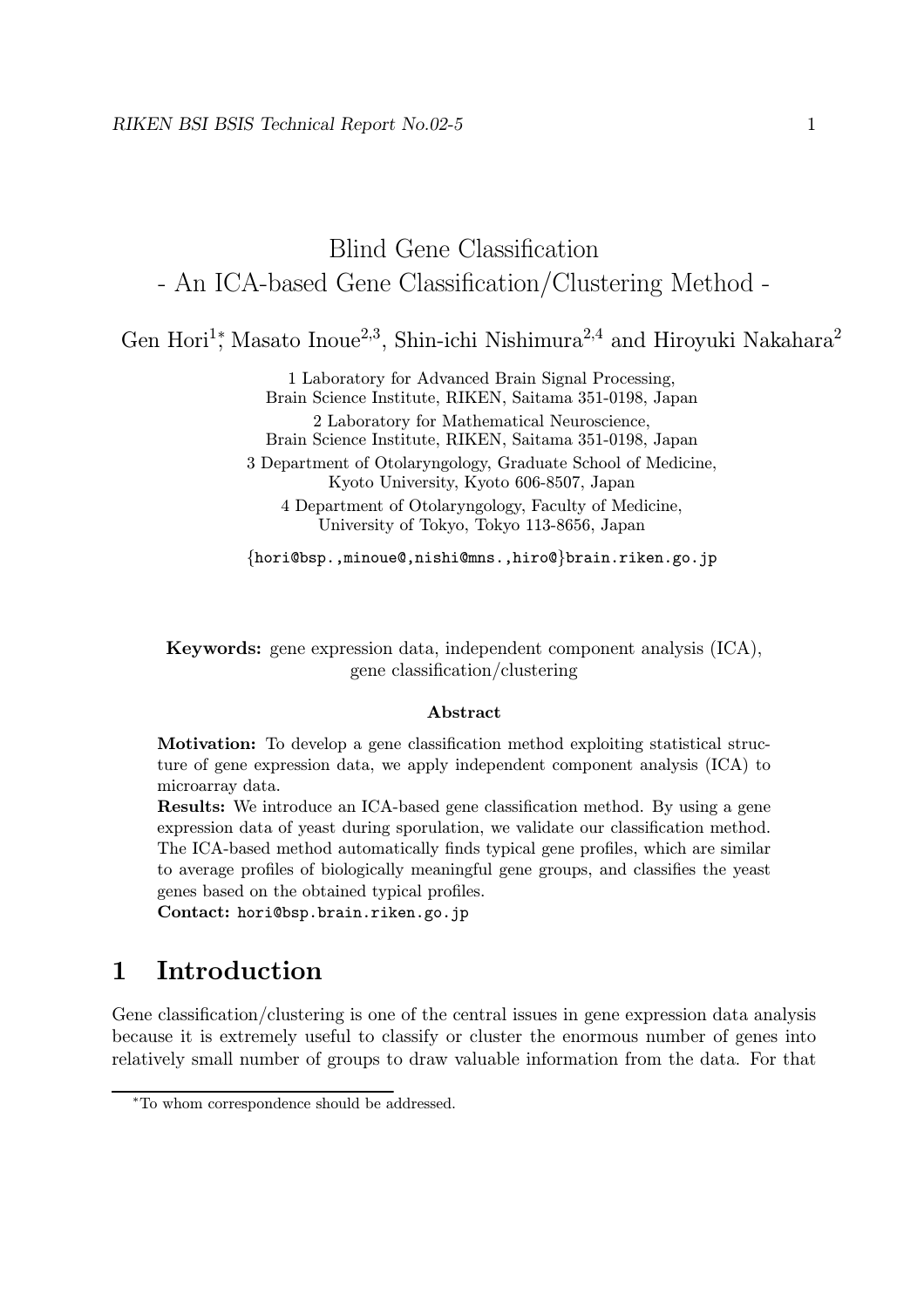purpose, many works have been made on applying known unsupervised learning methods, such as hierarchical clustering (Eisen et al., 1998) and self-organizing maps (Tamayo et al., 1999), to gene classification problem. We previously proposed to apply independent component analysis (ICA; Cardoso and Souloumiac, 1993; Bell and Sejnowski, 1995; Hyvaerinen and Oja, 1997; Amari et al., 1997) to gene expression data and pointed out that ICA automatically finds the typical gene profiles from gene expression data and classifies genes successfully into biologically suitable groups using the obtained typical profiles (Hori et al., 2001). Also Liebermeister applied ICA to gene expression data to find independent modes of gene expression (Liebermeister, 2002). The present study introduces a scheme of ICA-based analysis in gene expression data analysis and extends our former ICA-based gene classification method.

The organization of the rest of the paper is as follows. Section 2 gives a brief introduction to independent component analysis (ICA), discusses how to apply ICA to a gene expression data and introduces *linear profile model* and our gene classification method. Section 3 validates our methods using a publicly accessible yeast gene expression data, by comparing the model profiles and the classification results by ICA to the average profiles of biologically meaningful gene groups and the classification result based on them respectively. Discussion follows in Section 4.

### 2 Methods

### 2.1 Independent component analysis (ICA)

Independent component analysis (ICA) is a method for multi-channel signal processing to separate mixed signals. Methods for the signals mixed with and without time delay are also called blind source deconvolution (BSD) and blind source separation (BSS) respectively, and the ICA algorithm applied to microarray data in the following belongs to the latter. ICA has advantage to PCA in that the former exploits higher order statistics and has no restriction on its transformation, whereas the latter exploits only second order statistics and is restricted to orthogonal transformation. ICA has been well established and successfully applied to analyze brain signals, such as EEG, MEG and MRI, and also speech signals and images.

ICA for the signals mixed without time delay is based on the mixing model

$$
\boldsymbol{x}(t) = A\boldsymbol{s}(t), \quad t = 1, \dots, m \tag{1}
$$

and the demixing model

$$
\mathbf{y}(t) = W\mathbf{x}(t), \quad t = 1, \dots, m \tag{2}
$$

where  $\mathbf{s}(t)=(s_1(t),\ldots,s_n(t))^T, \mathbf{x}(t)=(x_1(t),\ldots,x_n(t))^T$  and  $\mathbf{y}(t)=(y_1(t),\ldots,y_n(t))^T$ denote the source signals, the mixed signals and the demixed signals respectively, and A and W denote the  $n \times n$  mixing and demixing matrix respectively. The mixing and demixing models are written in the matrix forms as  $X = AS$  and  $Y = WX$  where S, X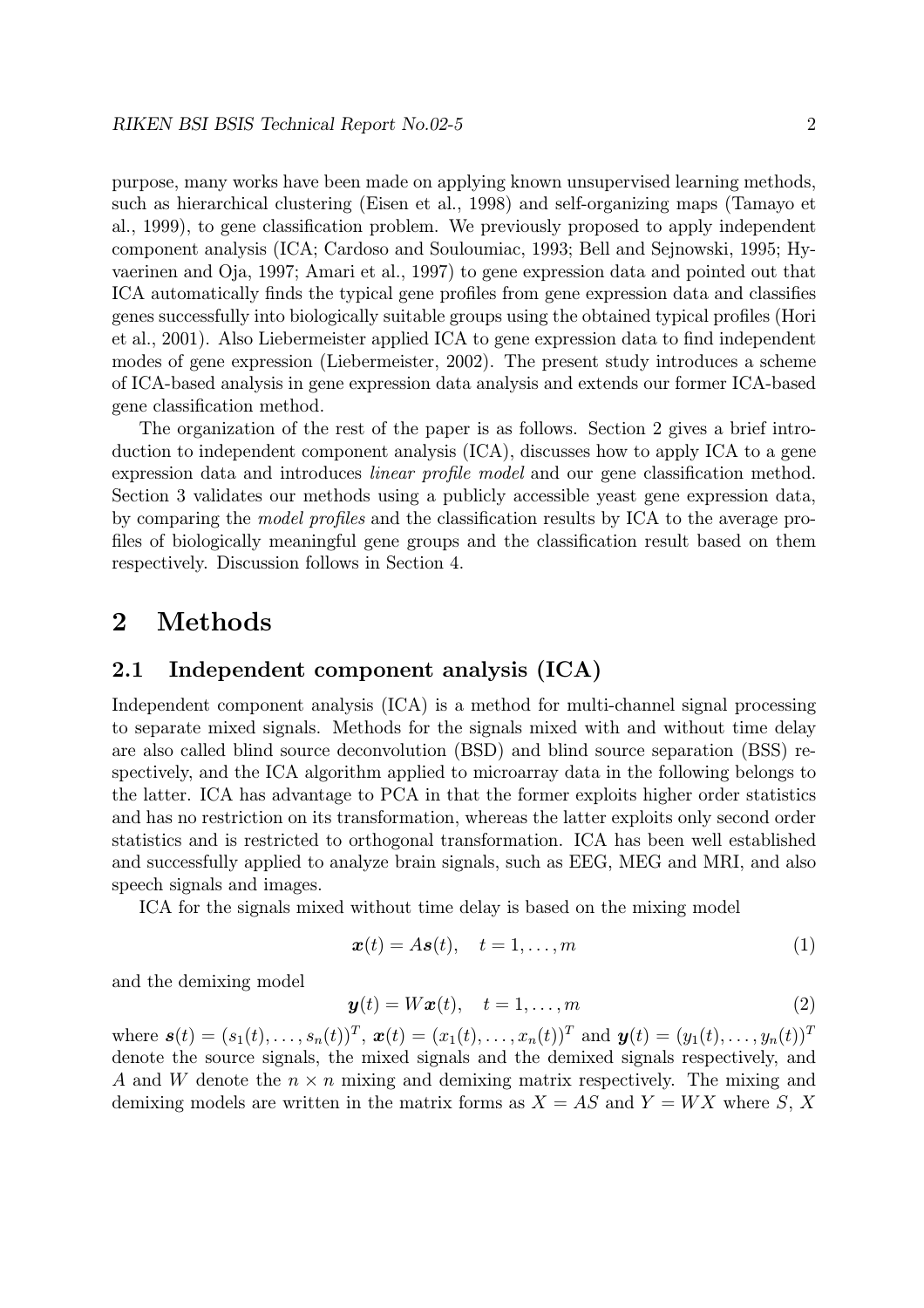and Y denote the  $n \times m$  matrices whose t-th columns are  $s(t)$ ,  $x(t)$  and  $y(t)$  respectively (Figure 1).



Figure 1 ICA mixing model (right) and demixing model (left)

ICA assumes that the source signals  $s(t)$  are zero-mean,

$$
E[s_i(t)] = 0, \quad i = 1, \ldots, n,
$$

and independent to each other, that is, the joint probability distribution of the source signals are the product of non-Gaussian marginal distributions,

$$
p(s_1,s_2,\ldots,s_n)=p(s_1)p(s_2)\cdots p(s_n).
$$

Here we should note that only the mixed signals  $x(t)$  are observable and the source signals  $s(t)$  and the mixing matrix A are not. Also only the zero-mean, independence and non-Gaussian assumptions are all the available information on the source signals  $s(t)$  and their probability distributions are unknown. The zero-mean assumption of the source signals is not a matter for applying ICA to gene expression data because it can be circumvented by removing means from observed mixed signals  $x(t)$  before applying ICA and restoring them after the demixing matrix is obtained.

ICA attempts to find the demixing matrix W such that the demixed signals  $y(t)$  are close to the source signals  $s(t)$  as possible, exploiting the independence assumption on the source signals  $s(t)$ . Although the ideal solution is  $W = A^{-1}$ , ICA finds this inverse except the indeterminacy of the permutation and the amplitude of its rows. An ICA algorithm is an updating rule of the demixing matrix  $W$  which minimizes some criterion of the dependency, for example mutual information, between the observed signals  $y(t)$ . Starting from some appropriate initial matrix, such an updating rule makes W converge to the inverse except the above indeterminacy.

We use the JADE algorithm (Cardoso and Souloumiac, 1993), an ICA algorithm based on the joint diagonalization (Bunse et al., 1993; Hori, 2000) of the fourth order cumulant tensor of the prewhitened observed signals, for our ICA analysis of gene expression data.

#### 2.2 Demixing model for gene expression data

This section discusses a feasible way of applying ICA to a gene expression data and the interpretation of the corresponding mixing model.

Let X denote a matrix of gene expression data with  $m$  rows of genes and  $n$  columns of conditions and  $x_{ij}$  the  $(i, j)$ -th element of the matrix X which corresponds to the *i*-th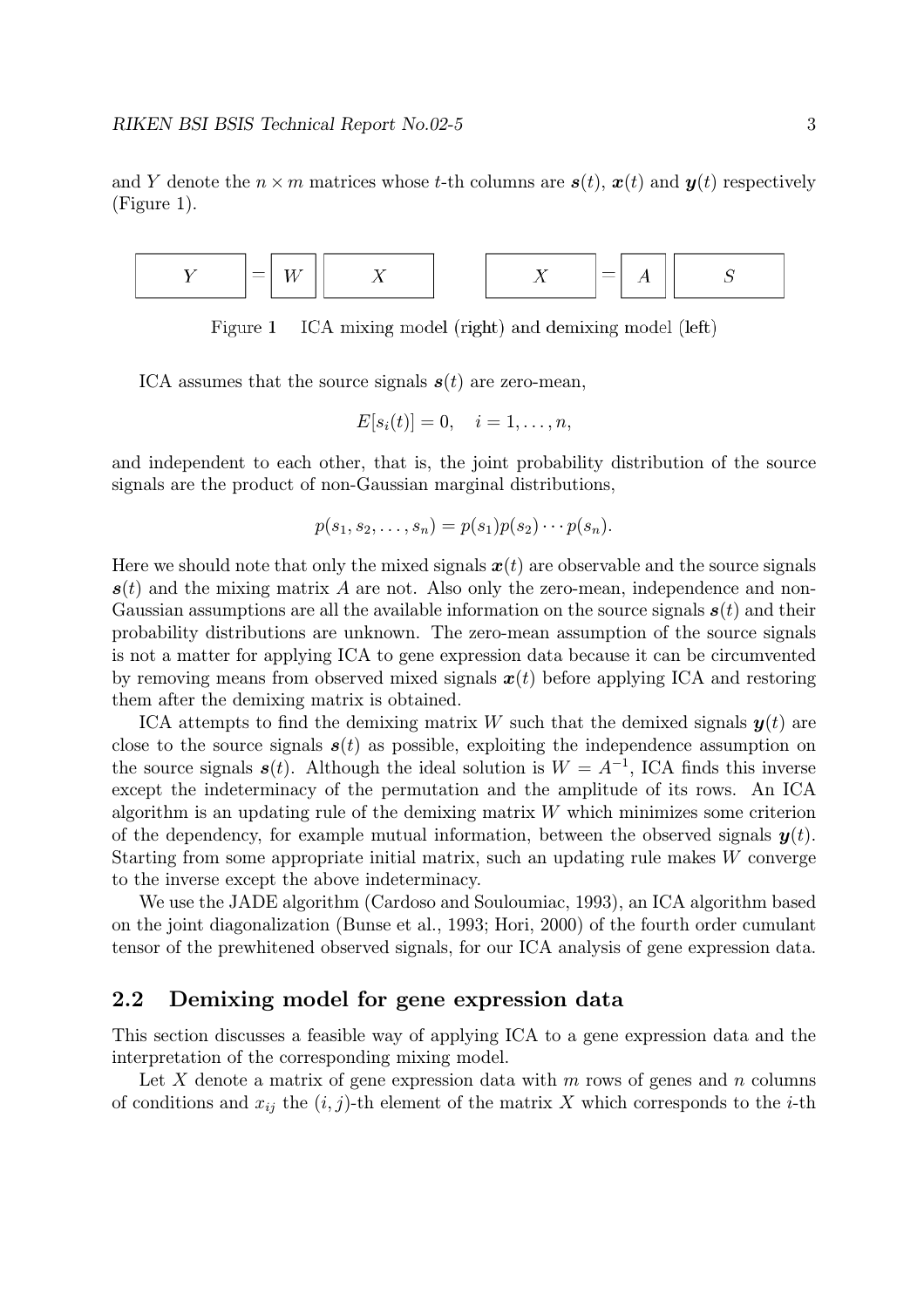gene's expression ratio under the *j*-th condition. In most cases, the number of genes m is much larger than the number of conditions of experiment  $n$ . Hence we employ the demixing model

$$
S^T = W X^T,\tag{3}
$$

where T denotes matrix transpose and W is an  $n \times n$  demixing matrix. By this demixing model, we can make the estimation of the demixing matrix feasible. The demixing model (3) takes the rows of X as m observations of an n-dimensional variable. Once the demixing matrix W and  $S<sup>T</sup>$  are obtained by ICA, the gene expression data  $X<sup>T</sup>$  is calculated inversely from  $S<sup>T</sup>$  as

$$
X^T = A S^T \tag{4}
$$

where  $A = W^{-1}$  denotes the inverse of the demixing matrix (Figure 2).



Figure 2 Demixing model (left) and mixing model (right) for gene expression data

When we employ the demixing model (3), the corresponding mixing model (4) can be understood as follows. We suppose that there are n *controlling factors*, which are statistically independent to each other, underlying in gene expression. The rows and columns of the mixing matrix A correspond to the experiment conditions and the controlling factors respectively. The  $(j, k)$ -th element  $a_{ik}$  of A represents the amount of the k-th controlling factor under the j-th condition. On the other hand, the rows and columns of the matrix  $S<sup>T</sup>$  correspond to the *controlling factors* and the genes respectively. The  $(k, i)$ -th element of  $S<sup>T</sup>$  represents the contribution of the k-th controlling factor to the *i*-th gene's expression. Then the expression of the  $i$ -th gene under  $j$ -th condition represented in the  $(i, j)$ -th element  $x_{ij}$  of X is calculated as the sum of the amount of the *controlling factors*  $a_{ik}$  weighted by the contributions  $s_{ik}$ .

Let us remind that the rows of the obtained demixing matrix  $W$  have the indeterminacy of amplitude and permutation in the framework of ICA. To make the demixing model (3) and the mixing model (4) uniquely determined, hence we suppose in the following that the rows of  $S<sup>T</sup>$  are normalized to have unit variance, the columns of A are sorted in descending order with respect to their Euclidean norms and the signs of the columns of A are chosen so that their means become positive values.

#### 2.3 Linear profile model

This section proposes the *linear profile model* in which each of all the gene profiles in expression data is expressed in the linear combinations of a few model profiles (see below) obtained by ICA. We will see in Section 3 that the model profiles have consistency with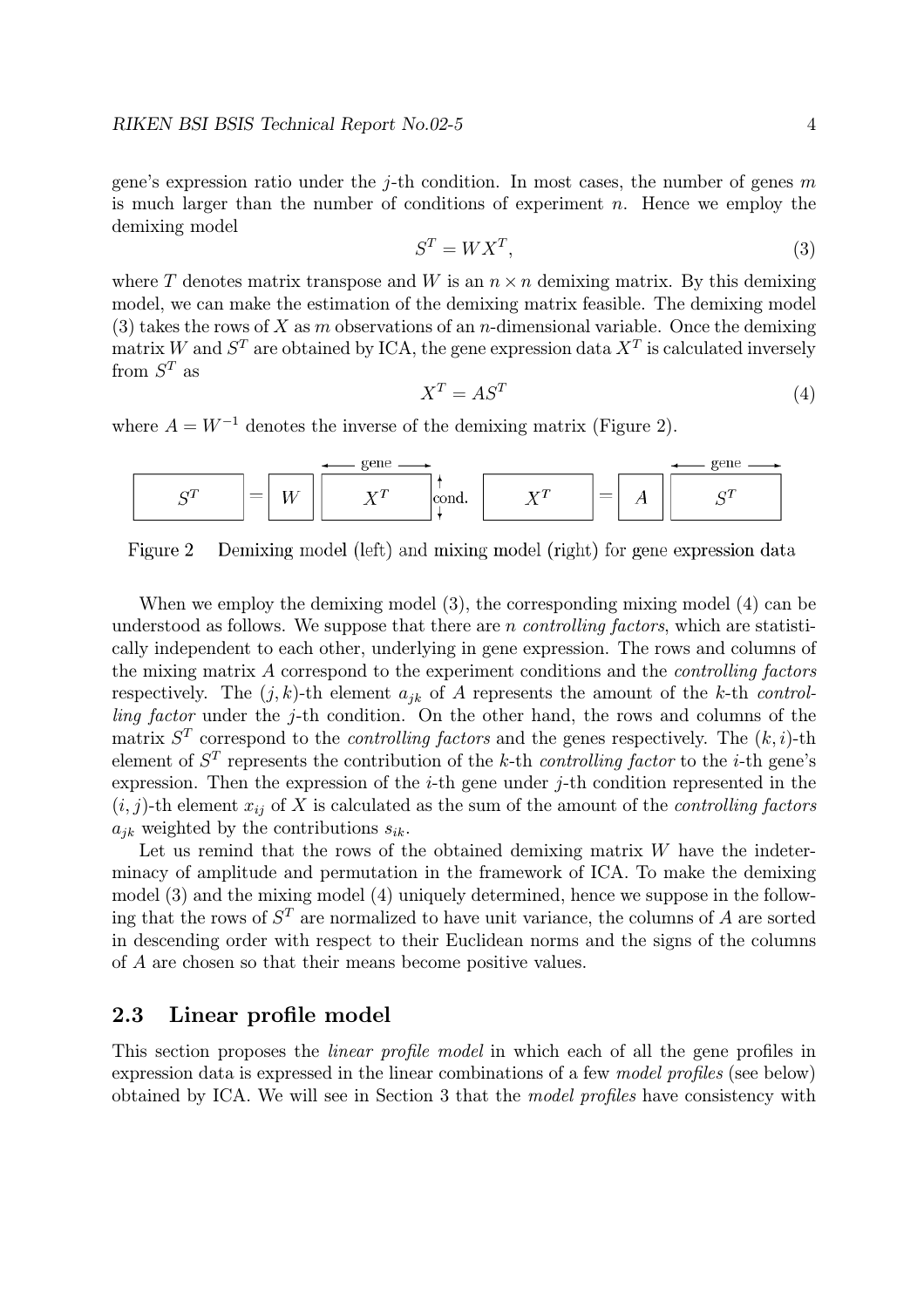the average profiles of biologically meaningful gene groups and the linear profile model is a powerful tool for investigating how a gene expression data are organized and classifying or clustering genes into biologically suitable groups.

The relation of mixing (4) is written column-wise as

$$
\boldsymbol{x}(t) = A\boldsymbol{s}(t), \quad t = 1, \dots, m \tag{5}
$$

where  $x(t)$  and  $s(t)$  denote the t-th columns of  $X<sup>T</sup>$  and  $S<sup>T</sup>$  respectively. The column vector  $x(t)$  contains the t-th gene's profile. The column-wise relation (5) can be read as an expansion of the t-th gene's profile vector with the basis vectors  $a_k(k = 1, \ldots, n)$ representing the k-th columns of the matrix A and the basis coefficients  $s_k(t)$  representing the k-th component of  $s(t)$ ,

$$
\boldsymbol{x}(t) = \sum_{k=1}^{n} s_k(t) \boldsymbol{a}_k. \tag{6}
$$

We refer to the basis vectors  $a_k(k = 1, \ldots, n)$  as model profiles and the relation (6) that represents all the gene profiles in the linear combinations of the model profiles as linear profile model (Figure 3). The k-th model profile  $a_k$  can be regarded as the profile of a gene which is contributed only by the  $k$ -th *controlling factor* and the *linear profile model* expresses the gene profiles in the linear combinations of model profiles weighted by the contributions of the controlling factors.

Similarly to the relation of mixing (4), the relation of demixing (3) is written columnwise as

$$
\mathbf{s}(t) = W\mathbf{x}(t), \quad t = 1, \dots, m \tag{7}
$$

where W is the demixing matrix and  $s(t)$  and  $x(t)$  denote the t-th columns of  $S<sup>T</sup>$  and  $X<sup>T</sup>$ respectively. The column vector  $s(t)$  contains the contributions of the *controlling factors* to the t-th gene. The column-wise relation (7) can be also written as

$$
\boldsymbol{s}(t) = (\boldsymbol{w}_1 \cdot \boldsymbol{x}(t), \ldots, \boldsymbol{w}_n \cdot \boldsymbol{x}(t))^T
$$

where the row vector  $w_i$  is the i-th row of the demixing matrix W and  $w \cdot x$  denotes the vector inner product of a row vector  $w$  and a column vector  $x$ . We refer to the row vectors  $\mathbf{w}_i(i = 1, \ldots, n)$  as profile filters. The profile filters extract the contributions of the controlling factors from the gene profiles.



Figure 3 Linear profile model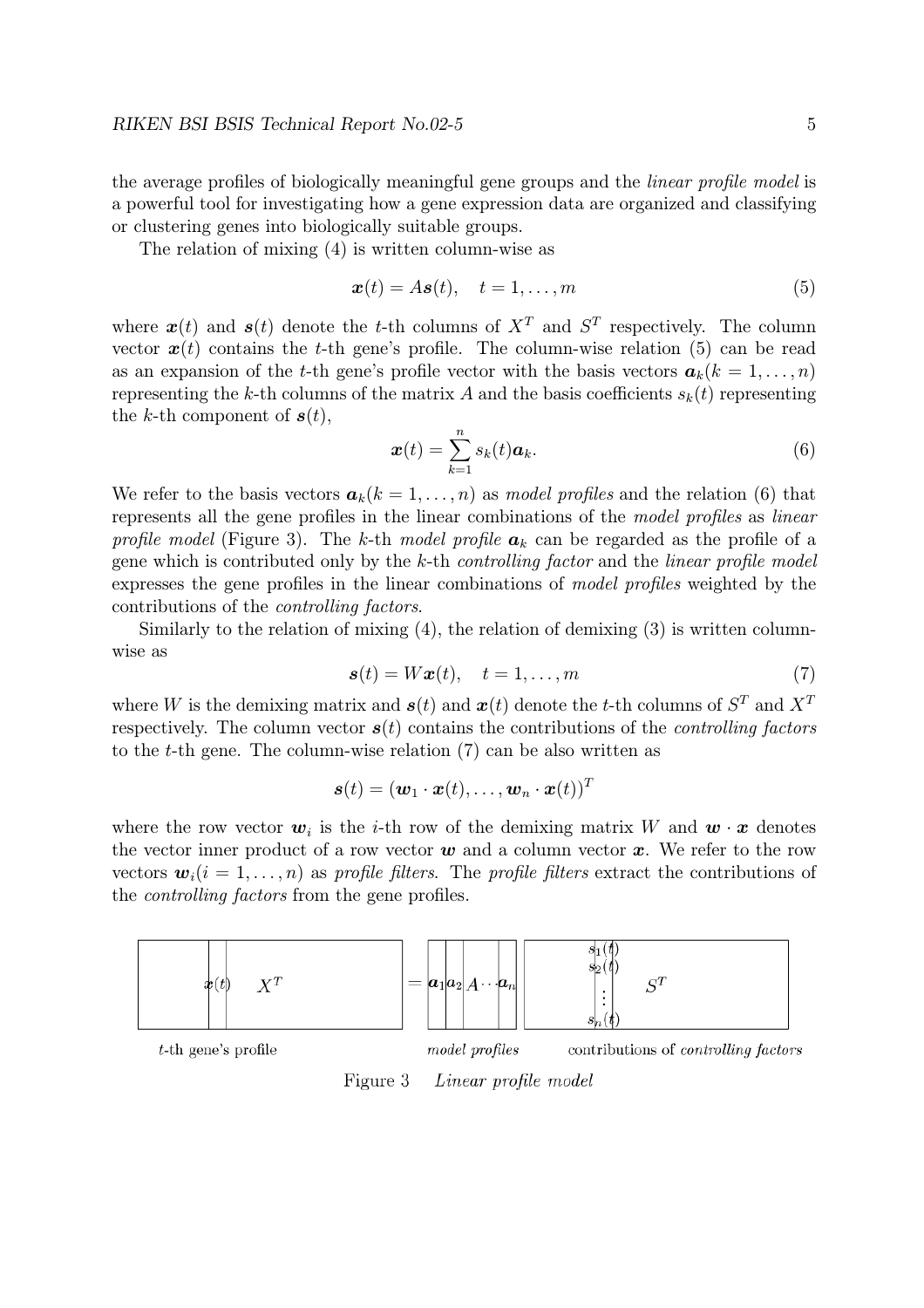Our framework of the linear profile model (6) corresponds to the framework of 'feature extraction' for natural images (Bell and Sejnowski, 1997). They applied ICA to natural scene images based on the linear image synthesis model (Olshausen and Field, 1996) where  $x(t)$  in (6) now denotes small patches from a natural image. The rows of the resulting demixing matrix W, corresponding to the receptive fields in early visual cortex of the brain, are found to be 'edge filters'. The framework of 'feature extraction' has been successfully applied to image processing such as face recognition (Bartlett and Sejnowski, 1997) and lipreading (Gray et al., 1997).

We note that the number of the *model profiles* in the framework described above is exactly the same as the number of the conditions of given gene expression data. The number of the model profiles can be reduced by i) applying ICA to the preprocessed data reconstructed from the top few principal components or ii) simply discarding the last model profiles obtained by ICA, which is sometimes good for eliminating ill influence from the weak components which might not capture essential information. On the other hand, the number of the *model profiles* can not be increased to exceed the number of the conditions of given gene expression data. Also we note that the model profiles obtained by ICA are basically not orthogonal to each other because, unlike PCA, ICA is not restricted to orthogonal transformation.

#### 2.4 Blind gene classification

According to the framework of the *linear profile model* introduced in the previous section, it is reasonable to classify genes into groups associated with the controlling factors. Since each *controlling factor* is associated with a *model profile*, it is equivalent to classify genes into groups associated with the model profiles. This section introduces two generic gene classification scheme based on the obtained model profiles and the contributions of controlling factors respectively.

#### Scheme I

Scheme I classifies genes into groups associated with the *model profiles* according to some similarity measure between the gene profiles and the *model profiles*. Generically, each gene is classified into a group which shows the highest value of the similarity measure between the genes profile and the model profile. Specifically, we will use the correlation coefficient which is widely used similarity measure between gene profiles in the classification of yeast genes in Section 3.3.

#### Scheme II

Scheme II classifies genes into the groups activated and repressed by the controlling factors using the values of the elements of  $S<sup>T</sup>$ . We define a degree of gene's sensitivity to the *controlling factors* by using the values of elements of  $S<sup>T</sup>$ . Generically, the genes with positive and negative extreme values of the degree of sensitivity are assigned to the activated and repressed group respectively. Specifically, we will simply use the value of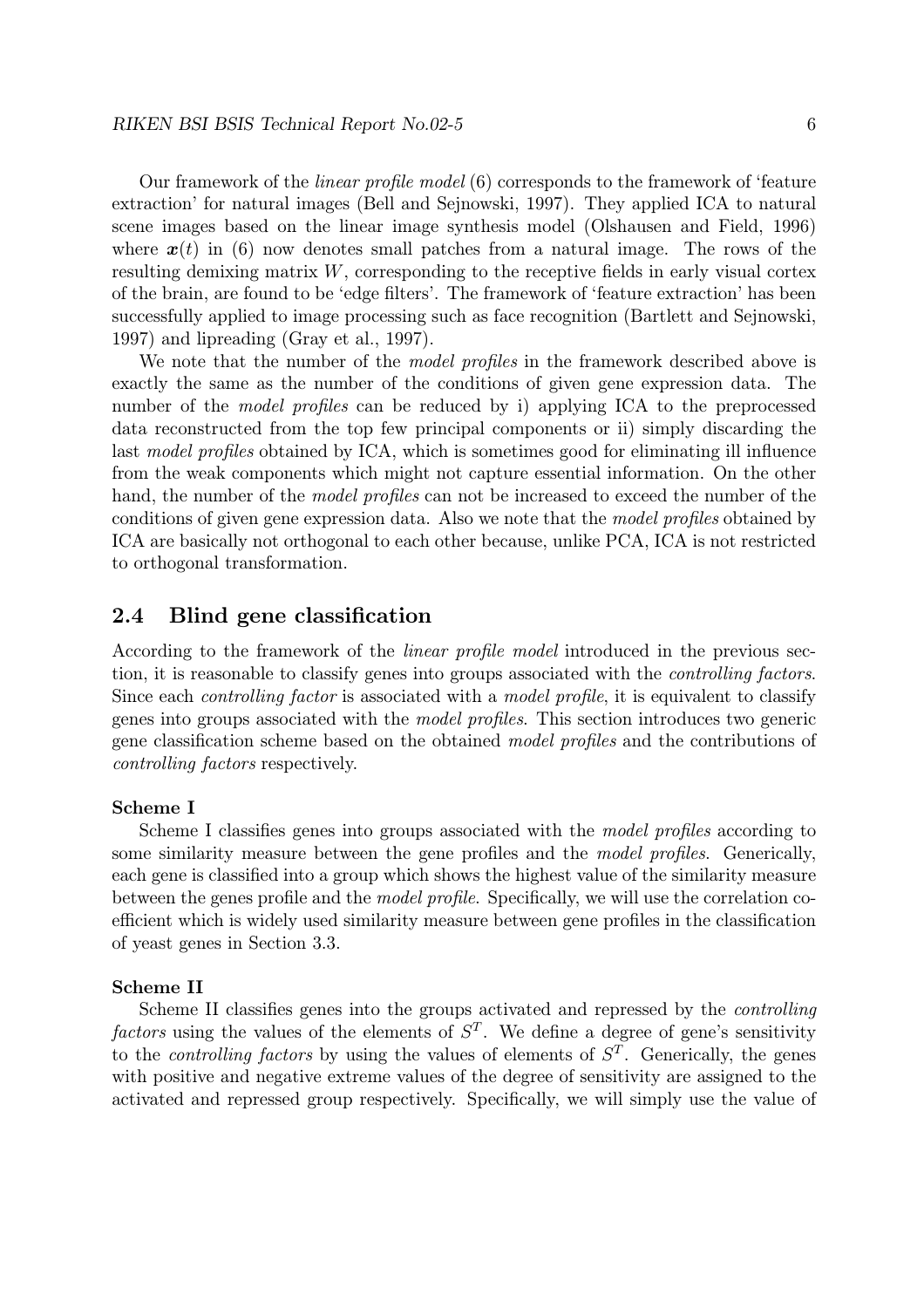$s_k(t)$  as the sensitivity of the t-th gene to the k-th controlling factor in the classification of yeast genes in Section 3.3.

We refer to Scheme I and Scheme II as 'blind gene classification' or 'blind classification/clustering'.

### 3 Results

The following sections validate our methods for understanding gene expression data and classifying genes using an actual gene expression data. Section 3.1 explains the yeast gene expression data we use for validation, Section 3.2 applies ICA to the data and investigates the obtained model profiles and the contributions of the controlling factors, and Section 3.3 shows the results of our gene classification methods.

#### 3.1 Gene expression data for validation

We validate our method using a gene expression data of yeast during sporulation collected by Chu et al. (Chu et al., 1998)<sup>1</sup>. The data consists of expression data of 6118 genes in yeast genome which were measured at seven time points during sporulation, namely, 0.0, 0.5, 2.0, 5.0, 7.0, 9.0 and 11.5 hours.

Chu et al. classified the yeast genes into seven groups based on the expression data using their domain knowledge. They hand-picked seven small sets of yeast genes, each of which consists of 3 - 8 representative genes of the respective time period. By averaging the profiles of each set over all the time periods, they defined seven average profiles in Figure 4. All the other yeast genes are then classified into one of the seven average profiles: Each gene is assigned to a group that shows the highest correlation coefficient between the average profile and the gene profile.

#### 3.2 Obtained model profiles and controlling factors

Figure 5 shows the obtained model profiles, that is, the columns of the inverse of the obtained demixing matrix,  $A = W^{-1}$ . Notably, some model profiles in Figure 5 obtained automatically by ICA are similar to the average profiles in Figure 4 obtained manually by Chu et al. For example,  $IC_1$ ,  $IC_2$  and  $IC_3$  in Figure 5 appear to match well with 'Early I', 'Middle' and 'Mid-Late' in Figure 4 respectively. Especially, the  $IC_2$  model profile is extremely similar to the 'Middle' average profile. This implies that the representative genes of the 'Middle' profile that Chu et al. hand-picked are directly related to the second *controlling factor*, which represents the second row of  $S<sup>T</sup>$ .

<sup>&</sup>lt;sup>1</sup>The data is available from  $http://cmpm.stanford.edu/pbrown/sporulation/$ .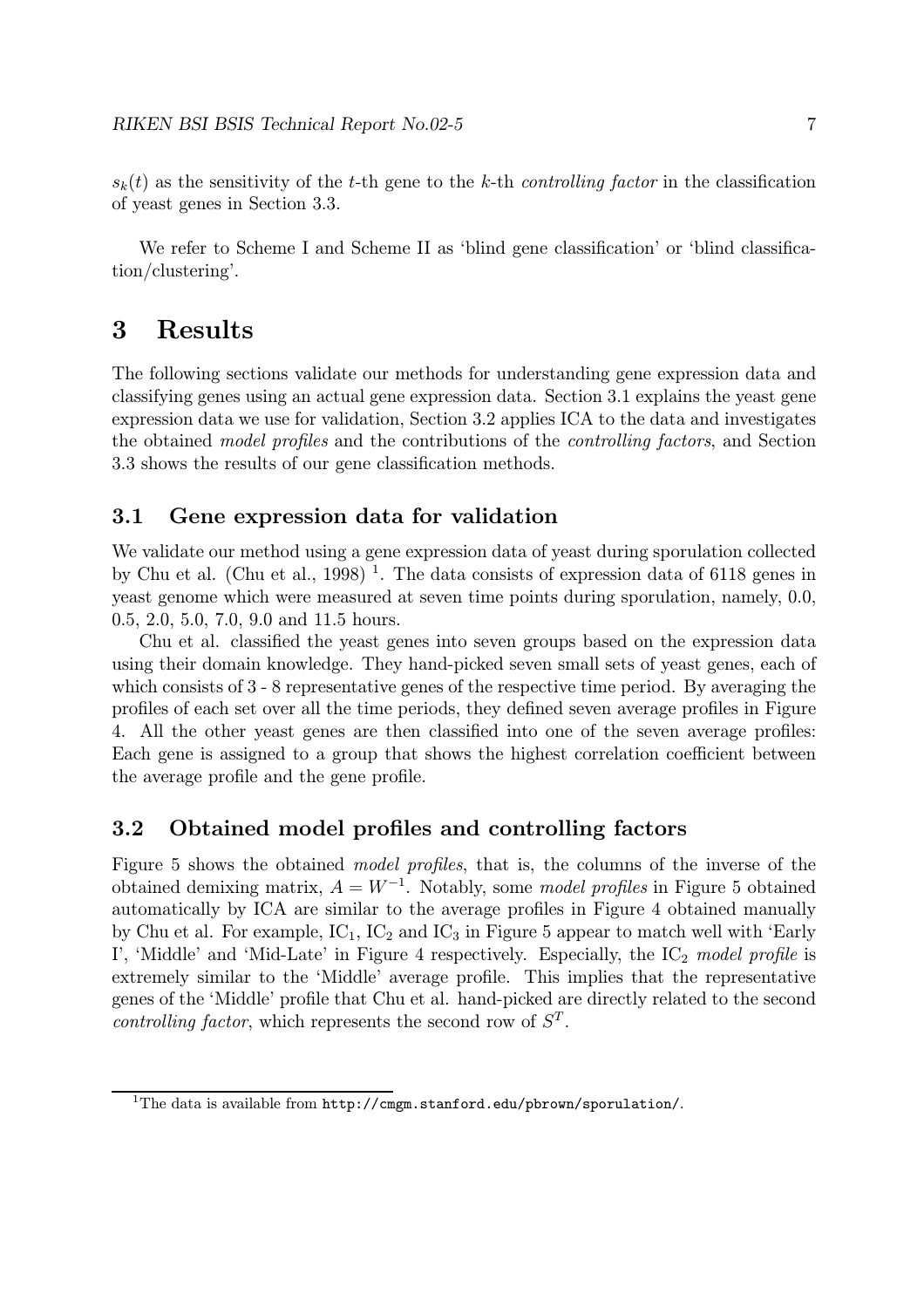

Figure 4 Average profiles manually obtained by Chu et al. (Chu et al., 1998)



Figure 5 Model profiles automatically obtained by ICA

The left and the right half of Figure 6 show the scatterplots (pairwise joint distributions) among the gene expressions  $x_i(t)$   $(i = 1, 2, \ldots, 7)$  and among the contriubutions of controlling factors  $s_i(t)$   $(i = 1, 2, ..., 7)$  respectively. While ICA takes higher order relations into account for obtaining the demixing matrix, we can still make the following observation from the pairwise relations in the figure. There are some strongly correlated pairs in the scatterplots of the gene expressions, for example  $(x_5, x_6)$  and  $(x_6, x_7)$ , whereas there are no such correlated pairs in the scatterplots of the contributions of controlling factors. This confirms that ICA extracts the underlying mutually independent *controlling*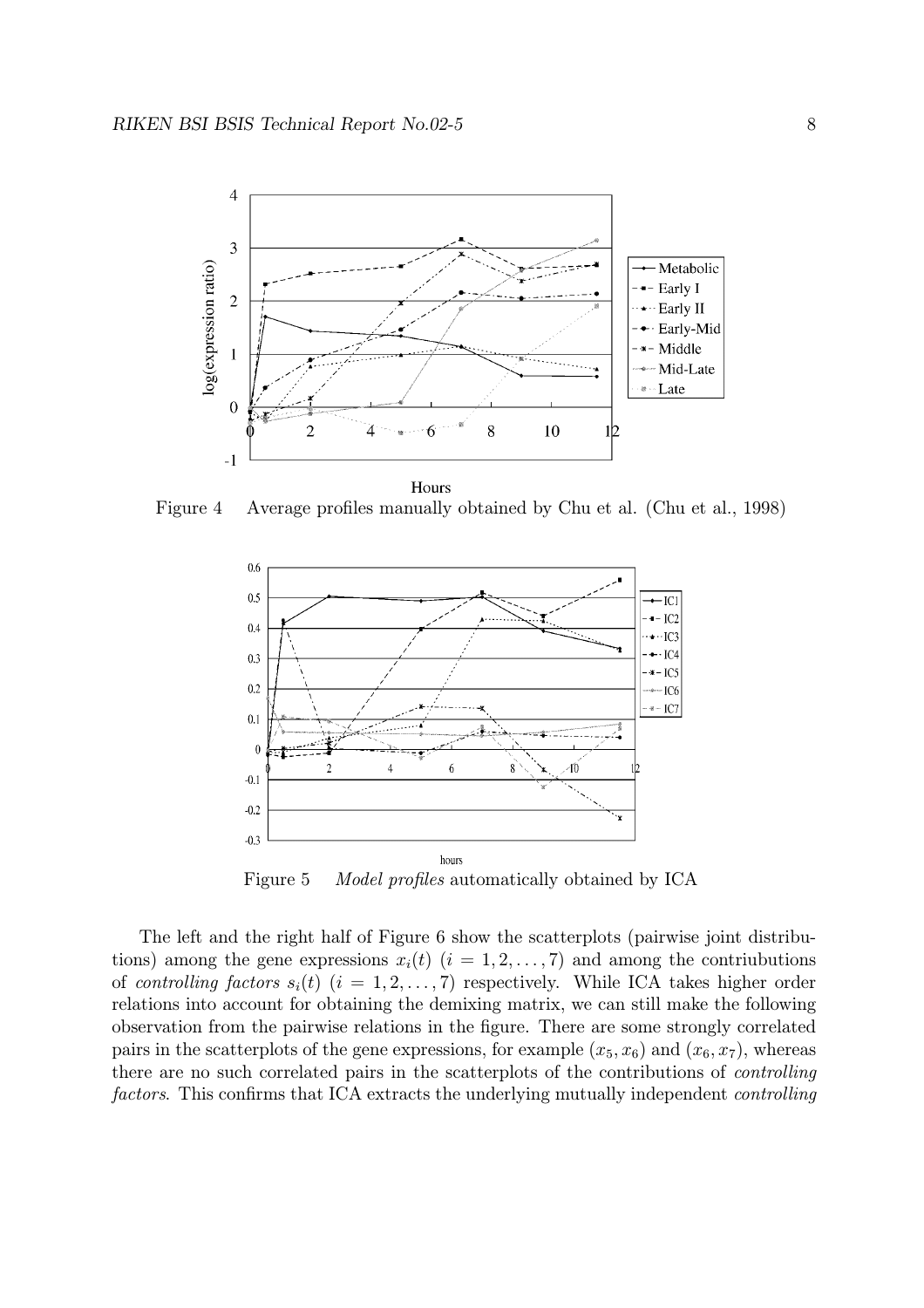factors from the mutually dependent gene expression data.

In the joint distributions between  $s_2$  and other  $s_i$ 's (especially  $s_1$ ,  $s_4$  and  $s_6$ ), there are jutting parts in which  $s_2$  takes large values while other  $s_i$ 's are close to zero. These correspond to the genes whose profiles are very close to the model profile  $IC_2$ . There are similar jutting parts in some other pairwise joint distributions. Note that it is difficult to find these from the pairwise distributions of gene expressions  $x_i(t)$  before applying ICA, as can been examined in the figure.



Figure 6 Scatterplots of gene expressions (left) and *controlling factors* (right)

#### 3.3 Classification resutls

According to the two classification scheme described in Section 2.4, the yeast genes are classified into seven groups associated with the obtained model profiles and controlling factors. We compare our two classification results with the classification by Chu et al. for evaluation of our method. In the following, for the sake of simple comparison, we make a representative group composed of the top 100 genes for each category instead of complete classification of all the genes. The results of the comparison are summarized in the table of the number of genes in the intersections between these groups.

The representative groups are made as follows. For the average profiles defined by Chu et al. and the model profiles obtained by ICA, the genes with the top 100 highest correlation coefficients to categories of each profile are collected. For the controlling factors obtained by ICA, the genes with the top 100 highest contributions from the controlling factors are collected. Table 1 summarizes the number of genes in the intersections between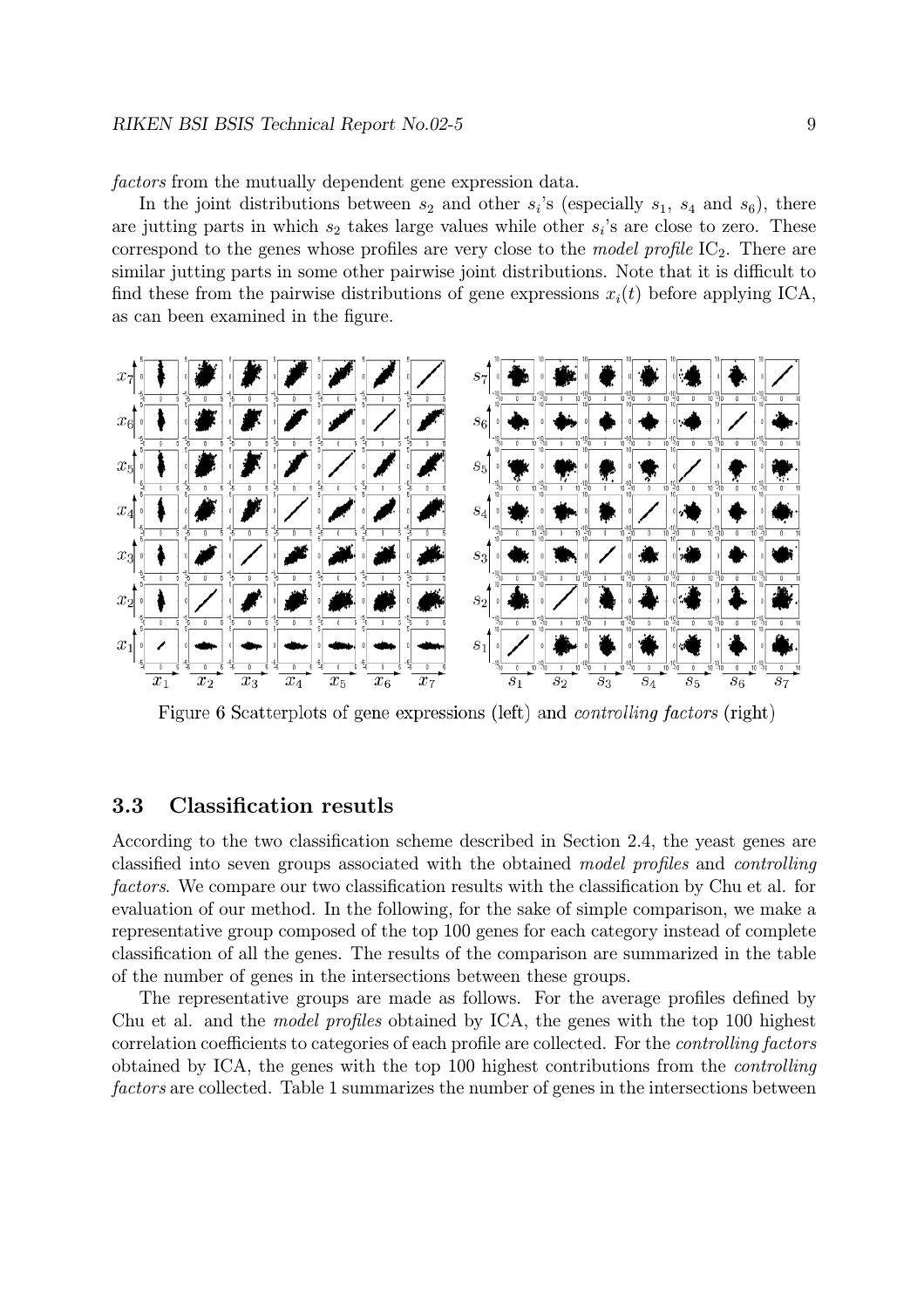|               | Scheme I        |                 |                 |        |                 |        |                 | Scheme II       |                 |                 |                 |                     |                 |                 |
|---------------|-----------------|-----------------|-----------------|--------|-----------------|--------|-----------------|-----------------|-----------------|-----------------|-----------------|---------------------|-----------------|-----------------|
|               | IC <sub>1</sub> | IC <sub>2</sub> | IC <sub>3</sub> | $IC_4$ | IC <sub>5</sub> | $IC_6$ | IC <sub>7</sub> | IC <sub>1</sub> | IC <sub>2</sub> | IC <sub>3</sub> | IC <sub>4</sub> | IC <sub>5</sub>     | IC <sub>6</sub> | IC <sub>7</sub> |
| Metabolic     | 14              |                 | 0               |        |                 | 0      | 6               | 13              | υ               |                 | ົ<br>∠          | റ<br>$\overline{ }$ |                 |                 |
| Early I       | 42              | 0               | $\theta$        |        | 0               | 0      |                 | 28              |                 |                 | റ               | 0                   |                 |                 |
| Early II      |                 |                 | 0               |        | 0               | 0      |                 | 8               |                 |                 | 0               | $\overline{2}$      |                 |                 |
| Early-Mid     |                 | 20              | 3               |        |                 | 0      |                 | 6               | 8               | h               | 0               | $\Omega$            |                 |                 |
| Middle        |                 | 78              | 0               |        |                 | 0      |                 |                 | 55              | 3               | 0               | 3                   |                 | 3               |
| Mid-Late      |                 |                 | 15              |        | 0               | 0      |                 | $\theta$        | $\overline{2}$  | 18              | 0               | $\Omega$            |                 | റ               |
| $_{\rm Late}$ |                 |                 | $\Omega$        |        |                 |        |                 |                 |                 | ົ               |                 | 0                   |                 |                 |

these groups.

Table 1 Numbers of genes in the intersections

From the above results, we find three correspondence between the *model profiles* obtained by ICA and the average profiles of Chu et al., namely,  $IC_1$ ,  $IC_2$  and  $IC_3$  between 'Early' 'Middle' and 'Mid-Late. These correspondence are the same as we observed from the shapes of the profiles in the last section. From these, we conclude that the three of the model profiles or controlling factors obtained by ICA *automatically* capture some feature of the yeast gene expression data. On the other hand, the rest of model profiles have no obvious correspondence to the average profiles. It is not clear if they capture some other feature of the expression data the average profiles do not capture.

### 4 Discussion

Using the yeast gene expression data during sporulation, we have validated our *linear* profile model and blind gene classification method. ICA automatically discovered three model profiles that are similar to three of the average profiles manually obtained by Chu et al. Especially, the  $IC_2$  model profile was very similar to the 'Middle' average profile. The top 10 genes activated by the second *controlling factor* include DIT1, SPR28, SSP1 and SPR3 that are related to spore wall formation whereas the top 10 genes repressed by the second controlling factor include MEP2, ERG6, ACS2 and IDH1 that are related to metabolism.

Let us briefly discuss limitations and future works of the present study. First, in the present study, we implemented the simplest cases of the classification methods of both Scheme I and Scheme II introduced in Section 2.4. It is worthwhile to consider more sophisticated cases using other measures of similarity of profiles or contributions of controlling factors. Second, the present study examined only the activated groups of Scheme II, simply because they are easy to be compared to the classification result using the average profiles. The corresponding repressed groups are also of interest. Third, it is interesting to combine our ICA-generated model profiles with other gene classification methods such as hierarchical clustering or tree harvesting.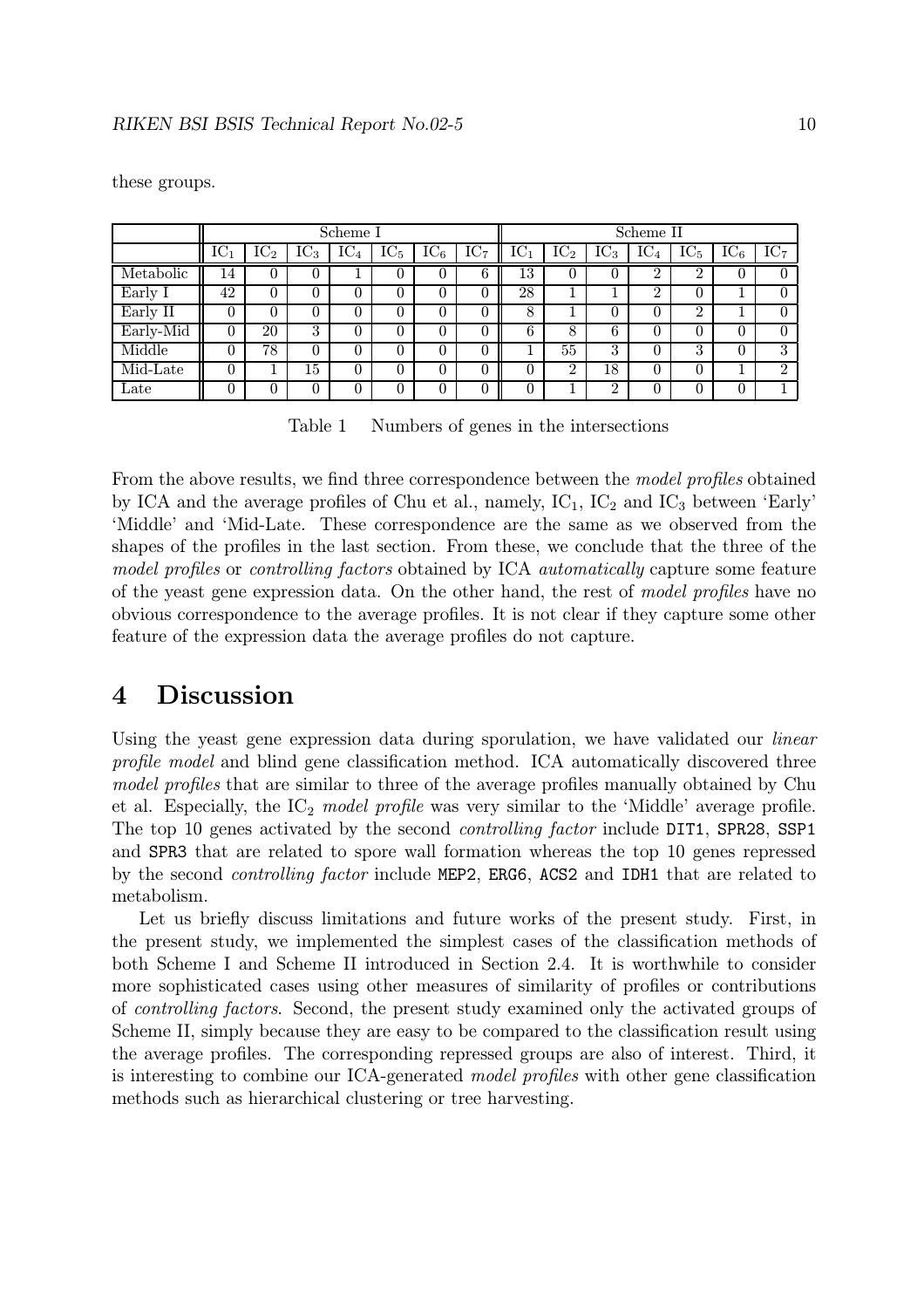### References

Amari,S., Chen,T.-P. and Cichocki,A. (1997) Stability analysis of adaptive blind source separation. Neural Networks, 10(8), 1345-1352.

Bartlett, M. and Sejnowski, T.J. (1997) Viewpoint invariant face recognition using independent component analysis and attractor networks. In Advances in Neural Information Processing Systems, MIT Press, 9, 817-823.

Bell,A.J. and Sejnowski,T.J. (1995) An information-maximization approach to blind separation and blind deconvolution. Neural Computation, 7, 1129-1159.

Bell,A.J. and Sejnowski,T.J. (1997) The 'independent components' of natural scenes are edge filters. Vision Research, 37(23), 3327-3338.

Bunse-Gerstner,A., Byers,R. and Mehrmann,V. (1993) Numerical methods for simultaneous diagonalization. SIAM J. Mat. Anal. Appl., 14, 927-949.

Cardoso,J.-F. and Souloumiac,A. (1993) Blind beamforming for non Gaussian signals. IEEE Proc.-F, 140, 362-370.

Chu,S., DeRisi,J., Eisen,M., Mulholland,J., Botstein,D., Brown,P.O. and Herskowitz,I. (1998) The transcriptional program of sporulation in budding yeast. Science, 282, 699- 705.

Eisen,M.B., Spellman,P.T., Brown,P.O. and Botstein,D. (1998) Cluster analysis and display of genome-wide expression patterns. Proc. Natl. Acad. Sci. USA, 95(25), 14863- 14868.

Gray,M.S., Movellan,J.R. and Sejnowski,T.J. (1997) A comparison of local versusglobal image decompositions for visual speechreading. Proc. 4th Joint Symposium on Neural Computation, 92-98

Hori,G. (2000) A new approach to joint diagonalization. Proc. 2nd Int. Workshop on Independent Component Analysis and Blind Signal Separation (ICA2000), Helsinki, Finland, 151-155.

Hori,G., Inoue,M., Nishimura,S. and Nakahara,H. (2001) Blind gene classification based on ICA of microarray data. Proc. 3rd Int. Workshop on Independent Component Analysis and Blind Signal Separation (ICA2001), SanDiego, U.S.A., 332-336.

Hori,G., Inoue,M., Nishimura,S. and Nakahara,H. (2001) Blind gene classification — an ap-